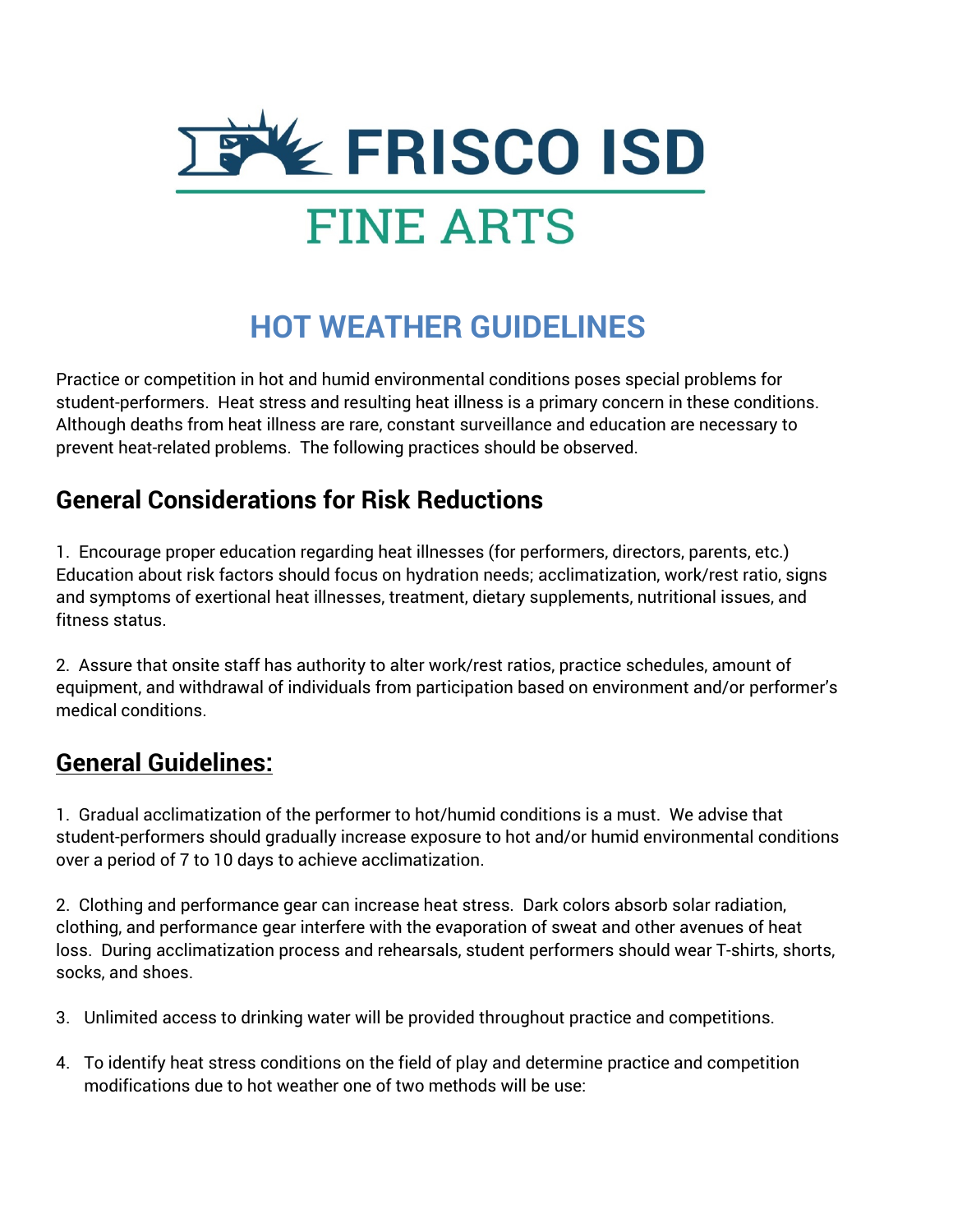- a) Wet Bulb Globe Temperature (WBGT)- a measurement of ambient temperature, relative humidity, radiant heat from the sun, and wind speed.
	- i. Utilizing the Kestrel Heat Stress Unit and NATA Guidelines: See Chart below
- b) Heat Index- measure of how hot it really feels when relative humidity is factored with the actual air temperature.
	- i. The website below includes a heat index table. Use this table to assess the heat index.<http://www.weatherimages.org/data/heatindex.html>
	- ii. See heat index specific guidelines below.

\*\*\* These measurements will be taken 30 minutes prior to practice and every 30minutes throughout practice.

| <b>WBGT READING</b> | ACTIVITY GUIDELINES & REST BREAK GUIDELINES                                       |
|---------------------|-----------------------------------------------------------------------------------|
| <b>UNDER 82.0</b>   | <b>NORMAL ACTIVITIES -- Provide at least three separate rest breaks each hour</b> |
|                     | of minimum duration of 3 minutes each during workout.                             |
| $82.0 - 86.9$       | <b>USE DISCRETION</b> for intense or prolonged exercise; watch at-risk players    |
|                     | carefully; Provide at least three separate rest breaks each hour of a minimum     |
|                     | of four minutes duration each.                                                    |
| $87.0 - 89.9$       | MAXIMUM PRACTICE TIME IS TWO HOURS. For Football: players restricted to           |
|                     | helmet, shoulder pads, and shorts during practice. All protective equipment       |
|                     | must be removed for conditioning activities. For all sports: Provide at least     |
|                     | four separate rest breaks each hour of a minimum of four minutes each.            |
| $90.0 - 92.0$       | <b>MAXIMUM LENGTH OF PRACTICE IS ONE HOUR, no protective equipment may</b>        |
|                     | be worn during practice and there may be no conditioning activities. There        |
|                     | must be 20 minutes of rest breaks provided during the hour of practice.           |
| <b>OVER 92</b>      | NO OUTDOOR WORKOUTS; CANCEL EXERCISE; delay practices until a cooler              |
|                     | <b>WBGT reading occurs.</b>                                                       |

## **Specific Guidelines: High School Fine Arts Organizations**

#### **Heat index of less than 100:**

• Water breaks every 30-45 min.

#### **Heat index of 100-105:**

- Full equipment/instruments
	- Water breaks every 30 min.
		- Break duration 1 period (5 min.)
- No equipment/instruments
	- Water breaks every 40 min.

#### **Heat index of 106-110:**

- Full equipment/instruments
	- Water breaks every 20 min.
		- Practice will not exceed 1 hr. 45 min.
- No equipment/instruments
	- Water breaks every 30 min.
	- Practice will not exceed 2 hr.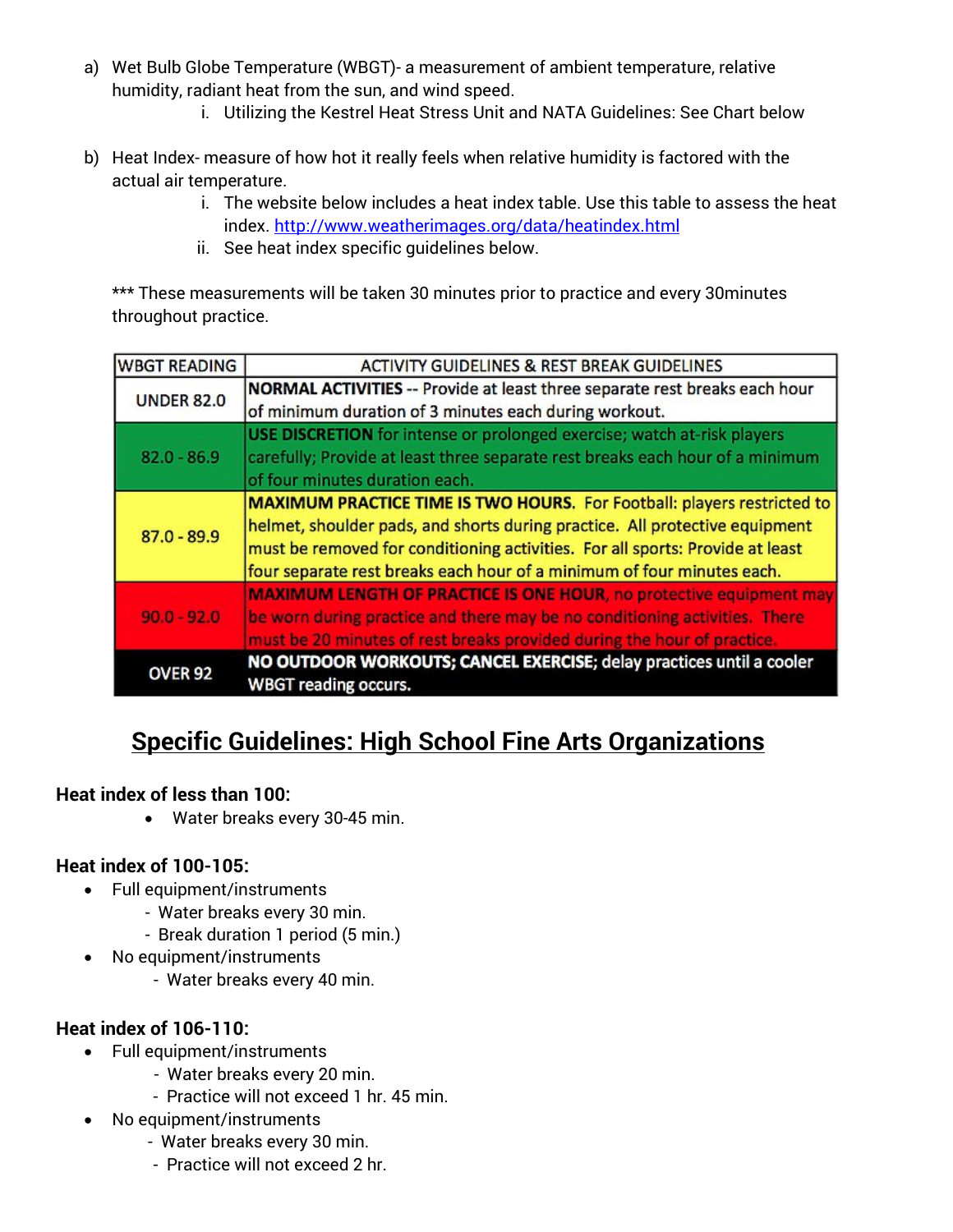#### **Heat Index of 111-115:**

- No equipment/instruments only
	- Water breaks every 20 min.
	- Practice not to exceed 2 hr. total
- Cardiovascular Conditioning duration and intensity decreased.

#### **Heat Index of 116-117:**

- No equipment/instruments only
	- Water breaks every 20 min.
	- Practice not to exceed 1 hr. 30 min. total
- NO Cardiovascular Conditioning

#### **Heat Index of 118-120:**

• No outside rehearsal will be allowed of any kind

## **Air Quality Index Policy**

| <b>Air Quality Index</b>                           | <b>Guidelines to Follow</b>                                              |
|----------------------------------------------------|--------------------------------------------------------------------------|
| Good: Code Green                                   | No action taken                                                          |
| Moderate: Code Yellow                              | No limit to exercise, but watch those that<br>may be affected: Asthma    |
| <b>Unhealthy for Sensitive Groups: Code Orange</b> | 2 1/2 hr practice limit, but watch those that<br>may be affected: Asthma |
| Unhealthy: Code Red                                | 2 hr practice limit, but watch those that<br>may be affected: Asthma     |
| Very Unhealthy: Code Purple                        | 1 1/2 hr practice limit, but watch those that<br>may be affected: Asthma |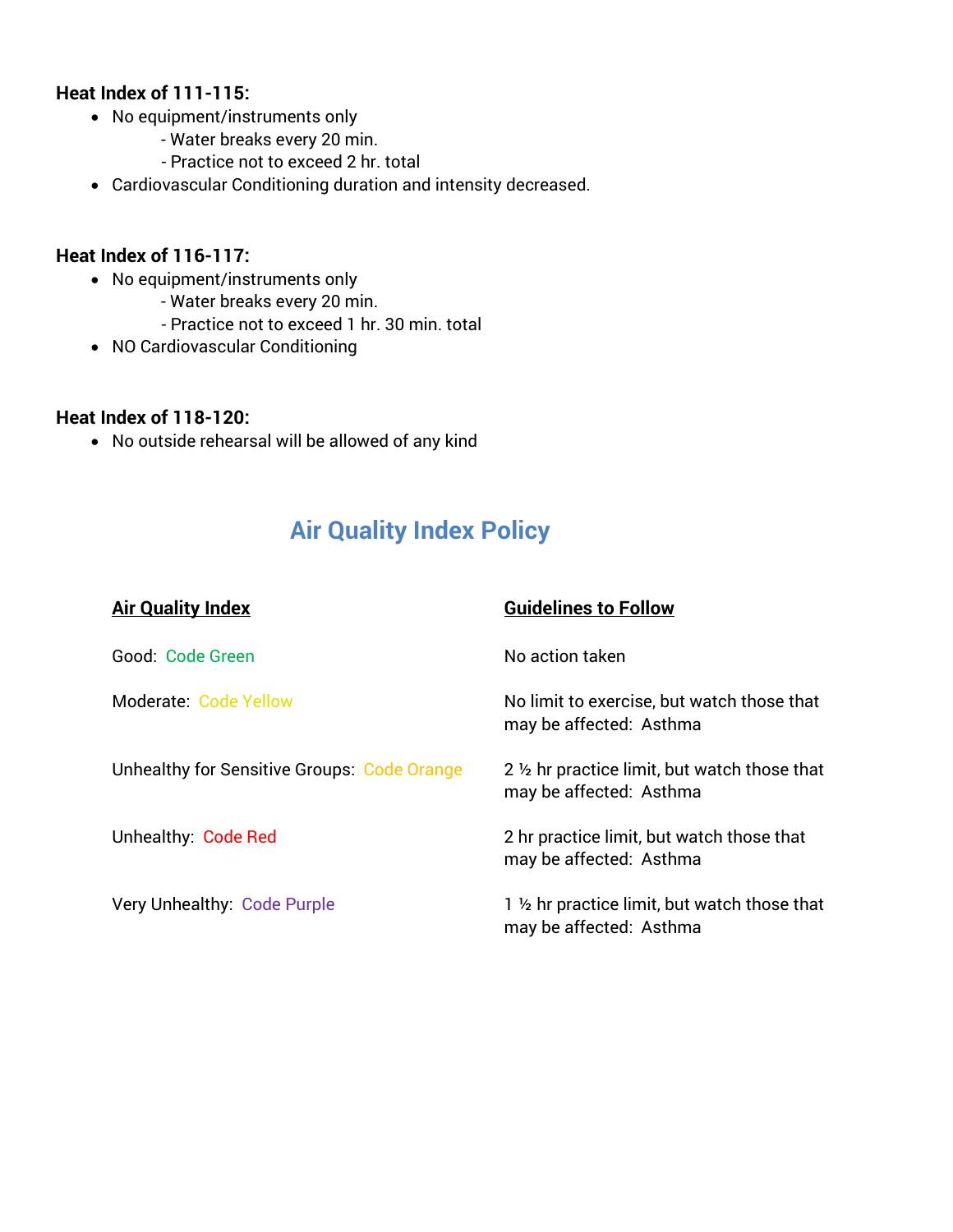

# **LIGHTNING GUIDELINES**

- 1. The chain of command that will make the call to remove individuals from the field / parking lot will be as follows:
	- Practices: The head director of the program will make the call. If a head director is not present, an assistant director will make the call to remove the students from the field / parking lot.
	- Games/Contest: The official(s) will make the call, based on weather information accessed by district/contest officials. The official along with the school administrator or administrators will make the call. If a school administrator is not present, the official and the head program director or directors will make the call.
- 2. Thea head director of the program will be the designated weather watcher (A person who actively looks for the signs of threatening weather and notifies the chain of command if severe weather becomes dangerous). If a head director is not present, an assistant director must be the designated weather watcher.
- 3. Local weather forecasts and warnings will be monitored on the local radio stations. T.V. and the internet can also be used. Some websites/apps that can be used to look at the Doppler radar include: [www.weather.com,](http://www.weather.com/) [www.weatherbug.com,](http://www.weatherbug.com/) and wfaa.com.
- 4. Designate a safe shelter for each venue. Safe Shelter includes:
	- a. A safe location is any substantial, frequently inhabited building. The building should have four solid walls (not dug out), electrical and telephone wiring, as well as plumbing, all of which aid in grounding a structure.
	- b. The secondary choice for a safer location from the lightning hazard is a fully enclosed vehicle with a metal roof and the windows completely closed. It is important to not touch any part of the metal framework of the vehicle while inside it during ongoing thunderstorms.
	- c. It is not safe to shower, bathe, or talk on landline phones while inside a safe shelter during thunderstorms (cell phones are okay).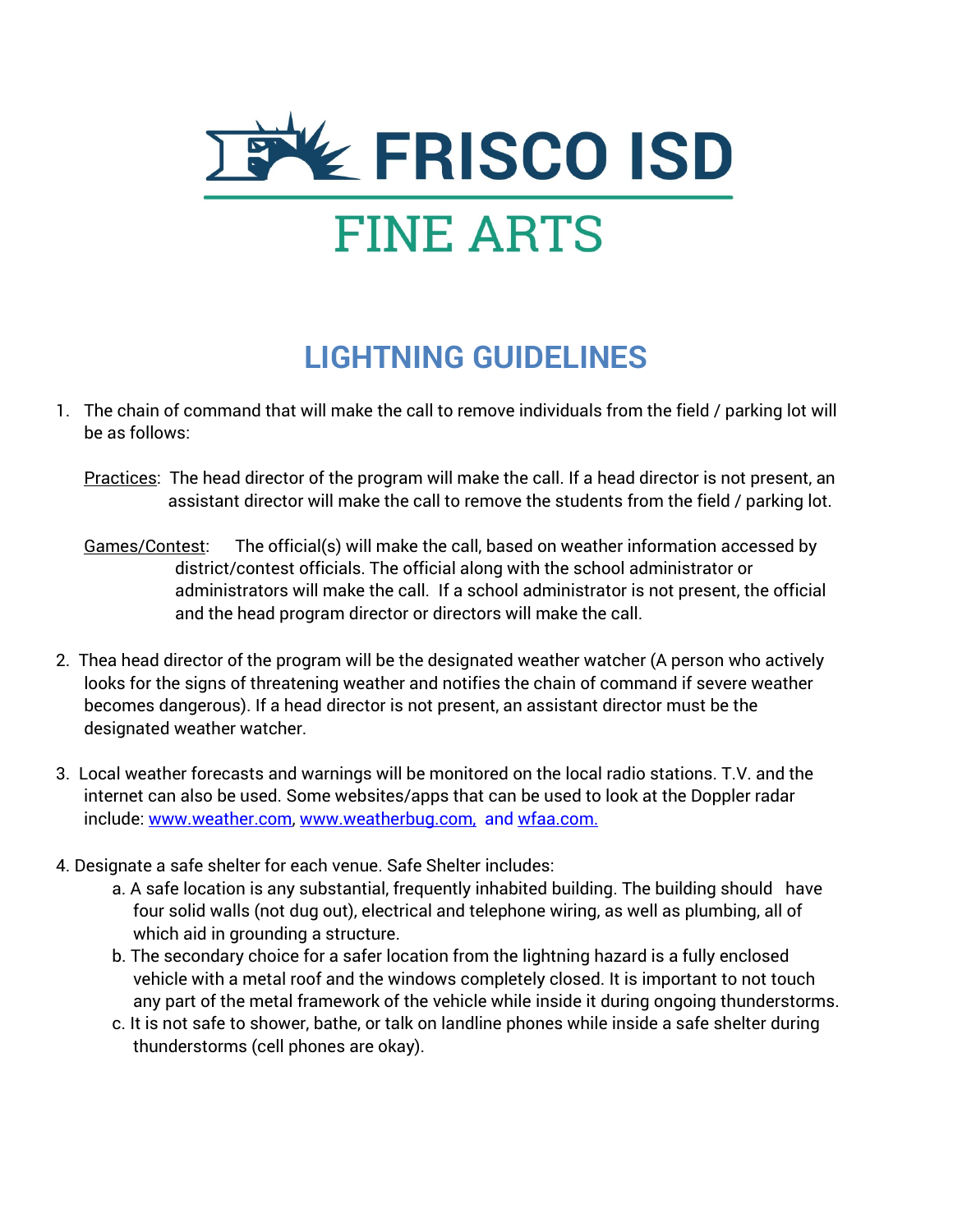- 5. When to go to a safe shelter:
	- a. Use the weather system program. The weather system program (WeatherSentry weather.dtn.com) will be used by FISD Athletic Trainers & Head Band Directors with the parameters set forth by the FISD Athletic and Fine Arts Departments: 20 mile advisory, 10 mile warning and 30 minute ALL CLEAR.
	- b. Use the Flash-to-Bang count. To use the flash-to-bang method:
		- o Begin counting when sighting a lightning flash.
		- o Counting is stopped when the associated bang (thunder) is heard.
		- o Divide this count by five to determine the distance to the lightning flash (in miles).
		- o For example, a flash-to-bang count of thirty seconds equals to a distance of six miles. Lightning has struck from as far away as 10 miles from the storm center.
		- o Postpone or suspend an activity if a thunderstorm appears imminent before or during an activity, rehearsal, or contest, (regardless of whether lightning is seen or thunder is heard) until the hazard has passed. Signs of imminent thunderstorm activity are: darkening clouds, high winds and thunder or lightning activity.
		- o By the time the flash-to-bang count approaches thirty seconds, all individuals should be already inside a safe structure
- 6. Once activities have been suspended, wait until:
	- a. All clear received from weather alert system.
	- b. The last sound of thunder or lightening flash prior to resuming and activity or returning outdoors.
- 7. Avoid being the highest point in an open field, in contact with, or proximity to the highest point. Do not take shelter under or near trees, flagpoles, or light poles.
- 8. Observe the following basic first aid procedures in managing victims of a lightning strike:
	- Survey the scene for safety
	- Activate local EMS by calling 911
	- Lightning victims do not "carry a charge" and are safe to touch
	- If necessary, move the victim with care to a safer location.
	- Evaluate circulation, airway, breathing, and begin CPR if necessary.
	- Evaluate and treat for shock, fractures and/or burns.
- 9. All individuals have the right to leave an athletic site in order to seek a safe structure if the person feels in danger of impending lightning activity, without fear of repercussions or penalty from anyone.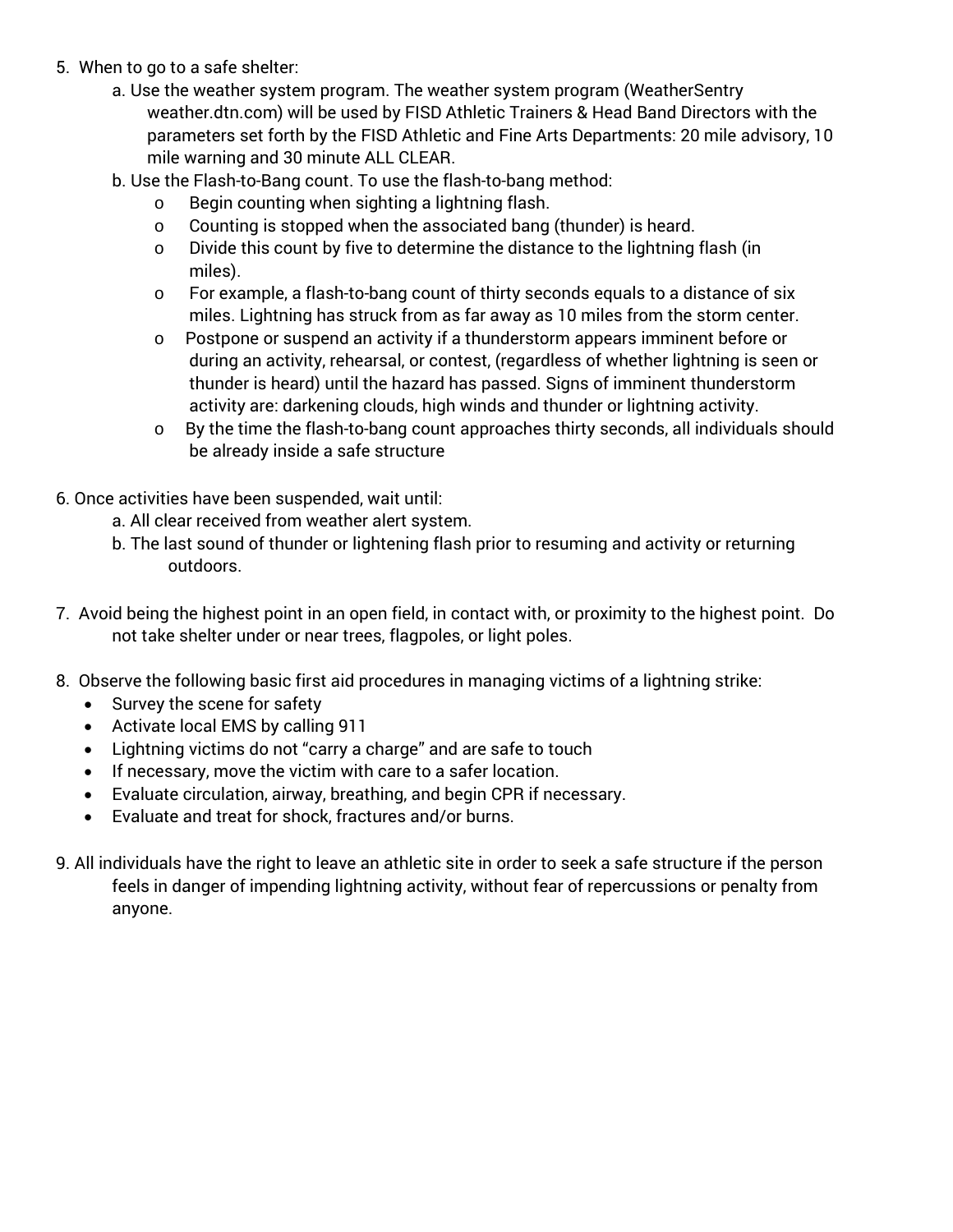

# **COLD WEATHER GUIDELINES**

Cold exposure can be uncomfortable, impair performance and even become life threatening. Conditions created by cold exposure include frostbite and hypothermia. Wind chill can make activity uncomfortable and can impair performance when muscle temperature declines. Frostbite is the freezing of superficial tissues, usually of the face, ears, fingers, and toes. Hypothermia a significant drop in body temperature occurs with rapid cooling, exhaustion and energy depletion. The resulting failure to the temperature-regulating mechanisms constitutes a medical emergency.

Hypothermia frequently occurs at temperatures above freezing. A wet and windy 30-50 F degree exposure can be as serious as a subzero exposure. For this reason Frisco ISD is developing cold weather guidelines using the wind chill factor instead of the ambient temperature. See website for a wind chill factor chart.

[www.mste.uiuc.edu/dildine\wind\\_chill](http://www.mste.uiuc.edu/dildine/wind_chill)

Wind speed interacts with ambient temperature to significantly increase body cooling. When the body and clothing are wet (whether from sweat, rain, snow, or immersion), the cooling is even more pronounced due to the evaporation of the water held close to the skin by the wet clothing.

Clothing is one of the most important parts of keeping the student's body warm. Students should dress in layers and try to stay as dry as possible. Layers can be added or removed depending on temperature, activity and wind chill. Students should layer themselves with wicking fabric next to the body, followed by lightweight or wool layers for warmth. Students should use a wind block garment to avoid wind chill during rehearsals. Heat loss from the head and neck may be as much as 50% of total heat loss, therefore the head and neck should be covered during cold conditions. Other extremities should be covered at all times to protect from the wind chill.

#### **Cold Exposure:**

- Breathing of cold air can trigger an asthma attack (bronco spasm)
- Coughing, chest tightness, burning sensation in throat and nasal passage
- Reduction of strength, power, endurance, and aerobic capacity
- Core body temperature reduction, causing reduction of motor output

#### **Cold Recognition:**

- Shivering is a means for the body to generate heat
- Excessive shivering contributes to fatigue, loss of motor skills